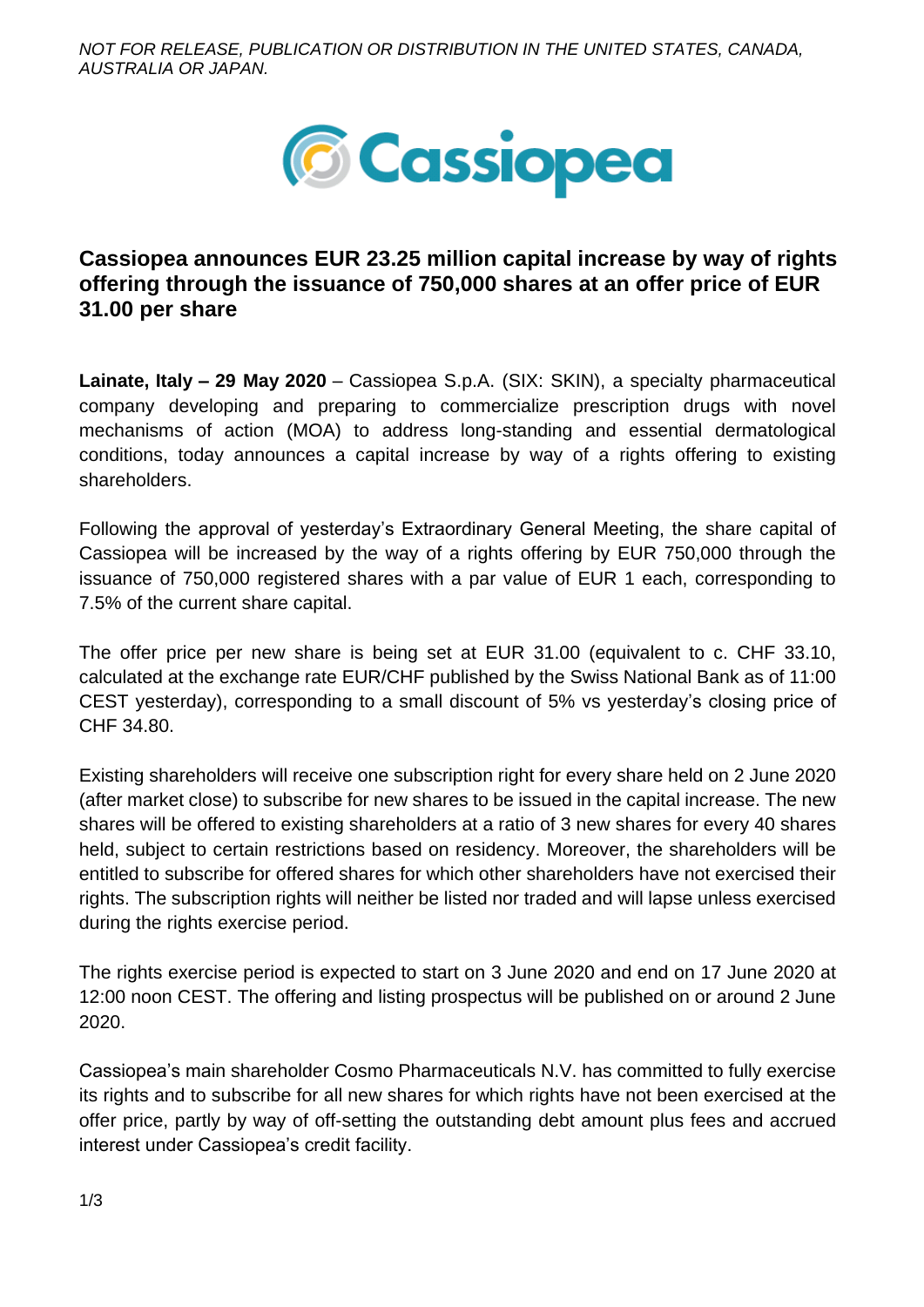*NOT FOR RELEASE, PUBLICATION OR DISTRIBUTION IN THE UNITED STATES, CANADA, AUSTRALIA OR JAPAN.*

Cassiopea expects to raise gross proceeds of EUR 23.25 million in the offering, which will be used to (i) finance the Company's operations up to the planned approval of Clascoterone cream 1% in H2 2020 and the preparation of Clascoterone cream 1%'s subsequent launch in the US and (ii) for general corporate purposes.

The listing and first trading day of the Offered Shares on SIX Swiss Exchange is planned for 18 June 2020.

An investor call will be held on 3 June 2020; 16:00 CEST. For the dial-in details of the investor call and further information, visit [www.cassiopea.com](http://www.cassiopea.com/) as of 3 June.

## **Expected timeline for the rights offering:**

| Investor call                                  | June 3, 2020 at 16:00 CEST          |
|------------------------------------------------|-------------------------------------|
| Start of rights exercise period                | June 3, 2020                        |
| End of rights exercise period                  | June 17, 2020, at 12:00 noon (CEST) |
| Book-entry delivery of the new shares          | June 17, 2020                       |
| Listing and first day of trading of new shares | June 18, 2020                       |

## **Next events:**

Half Year Report 2020 **Half Year Report 2020** Investora 23-24 September 2020, Zurich Jefferies Global Health Care Conference 17-19 November 2020, London Credit Suisse Small & Mid Cap Conference 18-20 November 2020, Zurich

## **For further information:**

Dr. Chris Tanner, CFO and Head of Investor Relations Tel: +39 02 868 91 124